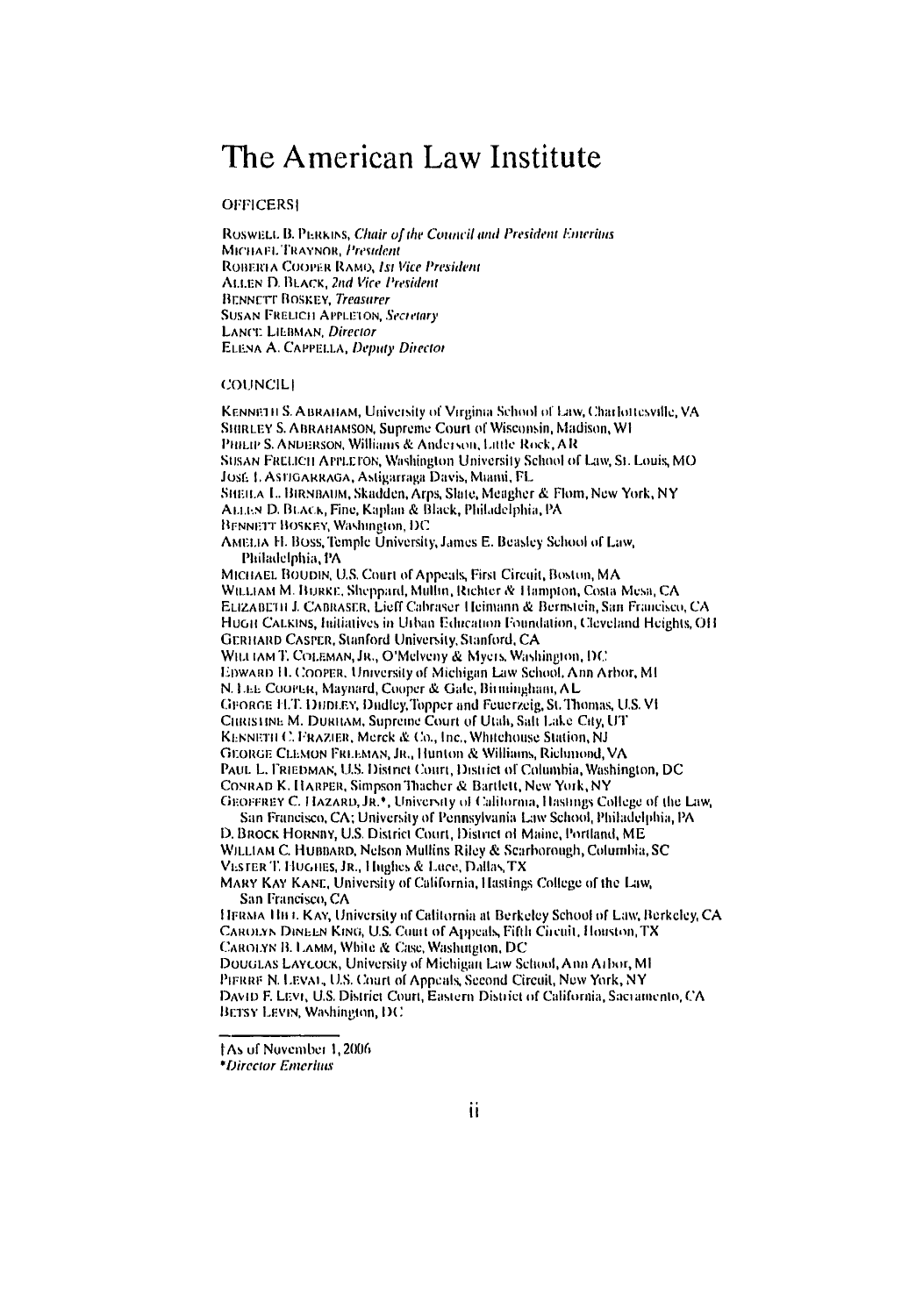HANS A. LIKDE, Salem, OR

MARTIN LIPTON, Wachtell, Lipton, Rosen & Katz, New York, NY

DAVID F. LEVI, U.S. District Court, Eastern District of California, Sacramento, CA

MYLES V. LYNK, Arizona State University, Sandra Day O'Connor College of Law, Tempe, AZ

ROHERT MACCRATE, Sullivan & Cromwell, New York, NY

MARGARET H. MARSHALL, Supreme Judicial Court of Massachusetts, Boston, MA

JOHN J. MCKETTA, IH, Graves, Dougherty, Hearon & Moody, Austin, TX

VINCENT L. MCKUSICK, Pierce Atwood, Portland, ME

DANIEL J. MELIZER, Harvard Law School, Cambridge, MA

ROBERT H. MUNDHEIM, Shearman & Sterling, New York, NY

KATHRYN A. OBERLY, EIBSI & YOURG, New YORK, NY

ROSWELL B. PERKINS, Debevoise & Planpton, New York, NY

HARVEY S. PEREMAN, University of Nebraska-Lincoln, Lincoln, NF

ELLEN ASH PETERS, Supreme Court of Connecticut (retired), Hartford, CT

LOUIS II. POLLAK, U.S. District Court, Eastern District of Pennsylvania, Philadelphia, PA

ROBERTA COOPER RAMO, Modrall, Sperling, Rochl, Harris & Sisk, Albaquerque, NM MARY M. SCHROEDFR, U.S. Court of Appeals, Ninth Circuit, Phoenix, AZ WM. REECE SMITH, JR., Carlton Fields, Tampa, FL

JANE STAPLETON, Australian National University, Research School of Social Sciences, Canberra, Australia; The University of Texas School of Law, Austin, TX;

University of Oxford, England ROBERT A. STEIN, University of Minnesota Law School, Minneapolis, MN LARRY S. STEWARI, Stewart Tilgliman Fox & Branchi, Miami, FL JOHN T. SUBAK, Boca Grande, FL MICHAFI TRAYNOR, Cooley Godward Kronish, San Francisco, CA BILL WAGNER, Wagner, Vaughan, McLaughlin & Brennan, Tampa, FL PATRICIA M. WALD, Washington, DC WILFTAM H. WEBSTER, Milbank, Tweed, Hadley & McCloy, Washington, DC GEORGE WHITLENBURG, Whittenburg Whittenburg Schachter & Harris, Amarillo, TX HERBERT P. WILKINS, Boston College Law School, Newton, MA JAMES H. WILSON, JR., Sutherland, Asbill & Brennan, Atlanta, GA DIANE P. WOOD, U.S. Court of Appeals, Seventh Circuit, Chicago, IL

#### **Emeritus Council Members**

ROGER C. CRAMTON, Cornell Law School, Ithaca, NY WILLIAM H. ERICKSON, Denver, CO THOMAS E. FAIRCHILD, Madison, WI NICHOLAS DEB. KATZENBACH, Princeton, NJ ERNEST J. SARGEANT, Ropes & Gray, Boston, MA LAWRENCE E. WALSH, Crowe & Dunlevy, Oklahoma City, OK

iii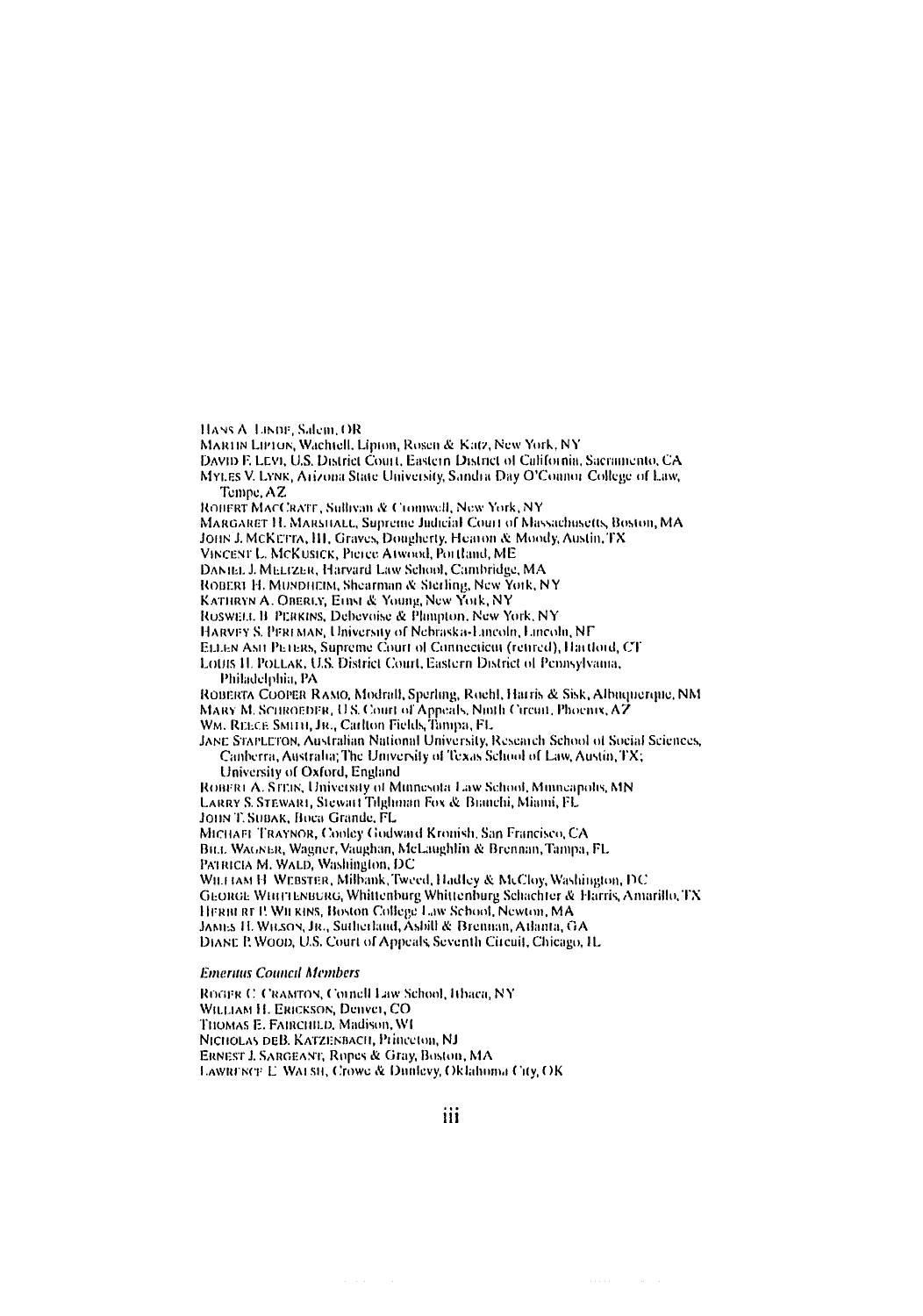# **Recognition and Enforcement of Foreign Jadgments: Analysis and Proposed Federal Statute**

#### **REPORTERS**

**ANDREAS F. LOWENFELD, New York University School of Law,** New York, New York

LINDA J. SILBERMAN, New York University School of Law, New York, New York

#### **ADVISERS\***

GEORGE A. BERMANN, Columbia University School of Law, New York, New York STEPHEN B BURBANK, University of Pennsylvania Law School, Philadelphia, Pennsylvania ELIZABETH J. CABRASER, San Francisco, California SIR LAWRENCE COLLINS, Chancery Division, English High Court, London, England EDWARD H. COOPER, The University of Michigan Law School, Ann Arbor, Michigan C. ADAIR DYER, JR., Austin, Texas CONRAD K. HARPER, New York, New York CAROLYN B. LAMM, Washington, District of Columbia KERMIT V. LIPEZ, United States Court of Appeals for the First Circuit, Portland, Maine DAVID L. SHAPIRO, Harvard University Law School, Cambridge, **Massachusetts GUY MILLER STRUVE, New York, New York** PETER D, TROODOFF, Washington, District of Columbia SARAH S. VANCE, United States District Court for the Eastern District of Louisiana, New Orleans, Louisiana

#### **LIAISONS**

- JEFFREY D. KOVAR, Washington, District of Columbia, for the United States Department of State
- K. KING BURNETT, Salisbury, Maryland, for the National Conference of Commissioners on Uniform State Laws

HOUSTON PUTNAM LOWRY, Meriden, Connecticut, for the American Bar Association Section of International Law and Practice

<sup>&</sup>lt;sup>+</sup>Status as of May 17, 2005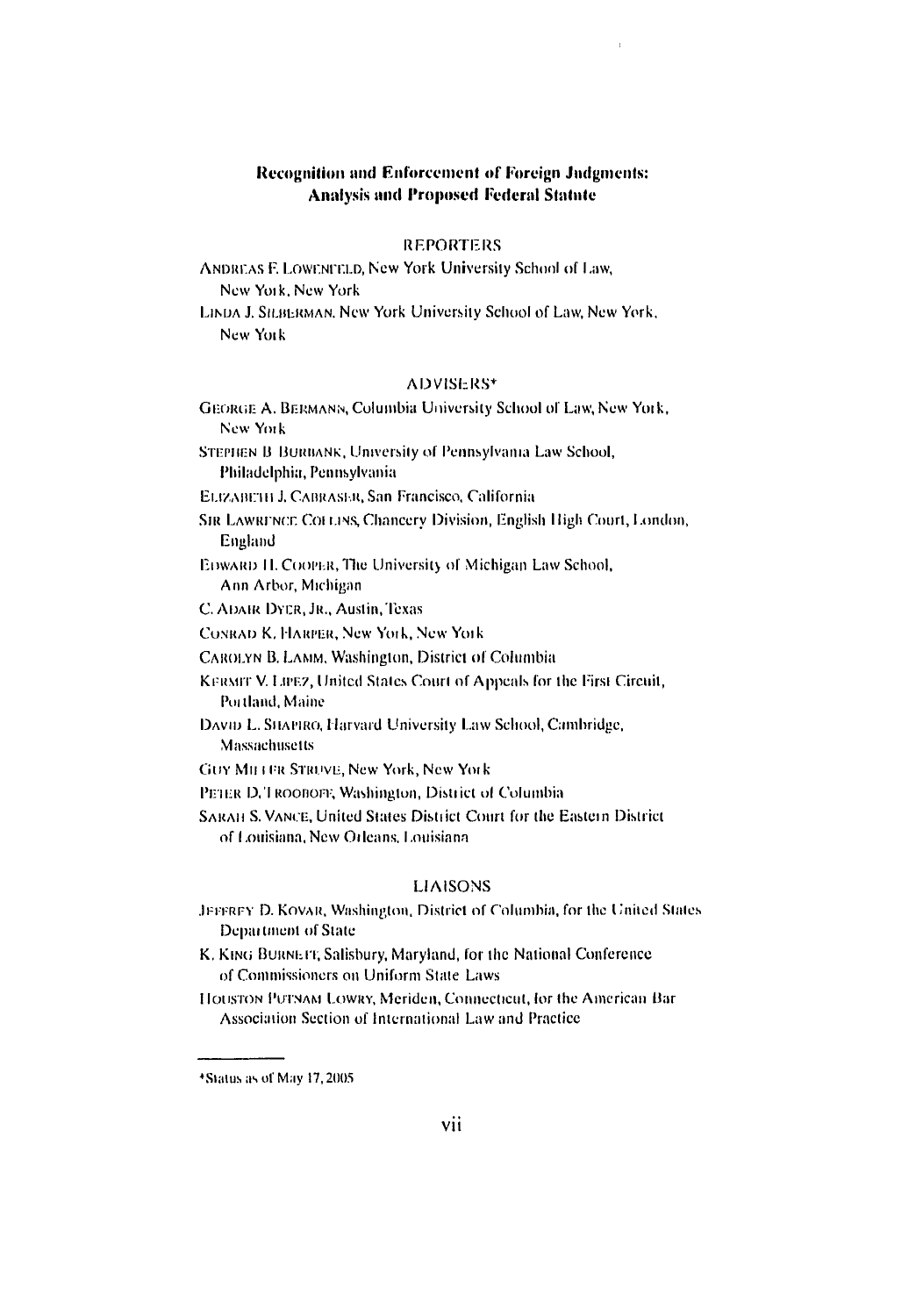## **EX OFFICIO**

ROSWELL B. PERKINS, New York, New York Chair of the Council and President Emeritus, The American Law Institute MICHAEL TRAYNOR, San Francisco, California

President, The American Law Institute

LANCE LIEBMAN, New York, New York

Director, The American Law Institute

 $\ddot{\phantom{a}}$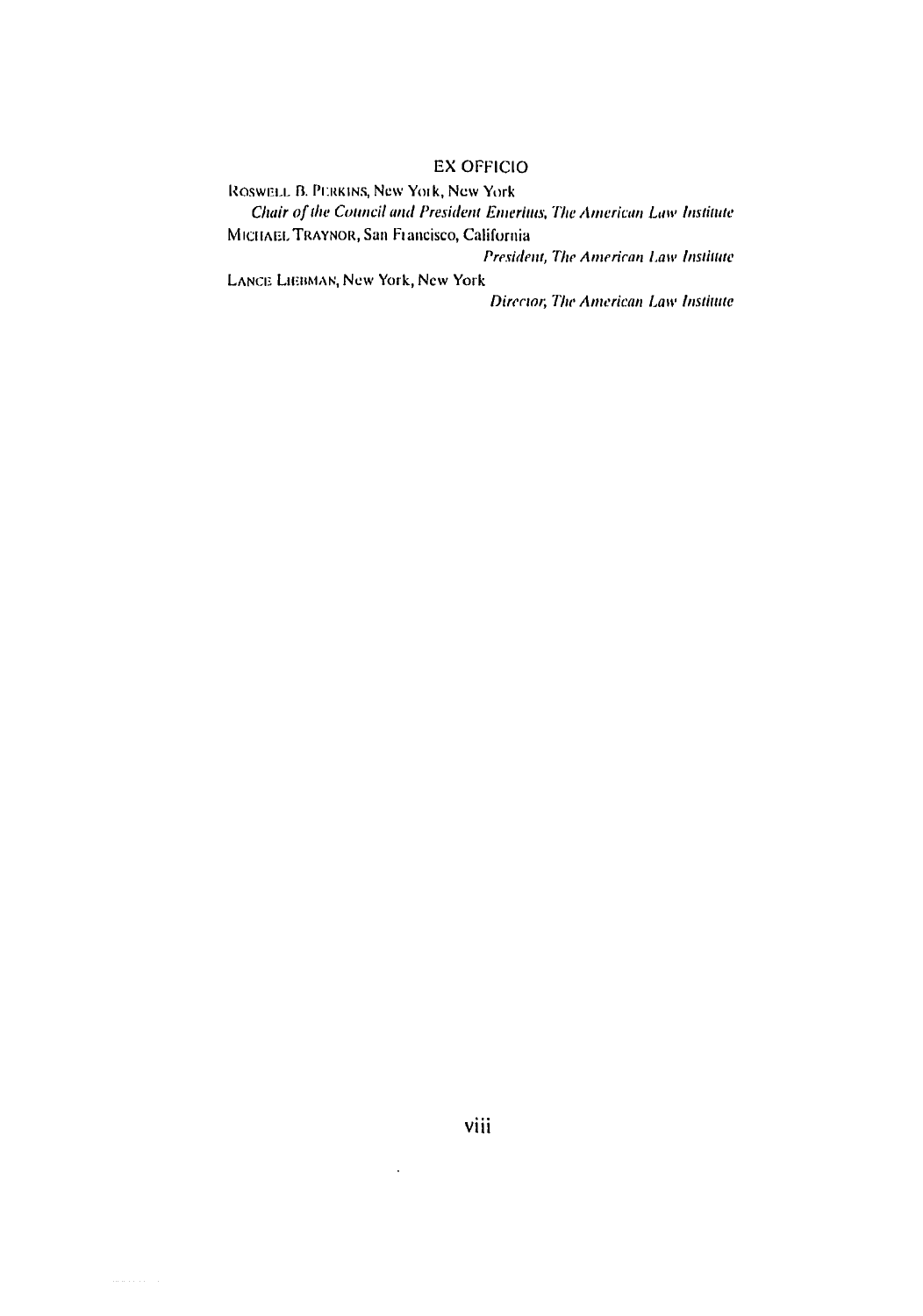### MEMBERS CONSULTATIVE GROUP

# **Recognition and Enforcement of Foreign Judgments: Analysis and Proposed Federal Statute**

(as of April 15, 2005)

MARCT, AMY, Louisiana Court of Appeal, Third Circuit, Abbeville, Louisiana DAVID J. ARONOFSKY, Missoula, Montana **GORDON BREWSTER BALDWIN.** Madison, Wisconsin IAN C. BALLON, Palo Alto, California PETER V. BAUGHER, Chicago, **Illinois** RICHARD B. BILDER, Madison, Wisconsin JONATHAN I. BLACKMAN. New York, New York **JEFFREY L. BLEICH.** San Francisco, California PHILLIP L. BLUMBERG, Hartford. Connecticut **GARY BRIAN BORN, London,** England RONALD A. BRAND, Pittsburgh, Pennsylvania MARTIN H. BRINKLEY, Raleigh, North Carolina ROBERT T. BROUSSEAU, Dallas. Texas **KAREN KENNEDY BROWN, United** States Bankruptcy Court for the Southern District of Texas, Houston, Texas STEPHEN MCG. BUNDY, Berkeley, California JOHN P. BURTON, Santa Fe, New Mexico ROBERT L. BYER, Pittsburgh, Pennsylvania **WILLIAM RICHARD CASTO,** Lubbock, Texas EDWARD V. CATTELL, JR., Philadelphia, Pennsylvania

**OSCAR G. CHASE, New York,** New York **STEPHEN YEE CHOW, Boston,** Massachusetts ROGER S. CLARK, Camden, New Jersey DAVID S. COALE, Dallas, Texas JACK J. COE, Westlake Village, California DAVID K. COHEN, London. England MICHAEL MARKS COHEN. New York, New York THOMAS FIELD COPE, Denver, Colorado MICHAEL D. COPER, Canberra, Australia ROBERT A, CREAMER, Chicago, **Hlinois** AVELINO V. CRUZ, Makati City, Philippines RICHARD L. CUPP JR., Malibu, California **GEORGES-ALBERT DAL, Brussels,** Belgium MARY J. DAVIS, Lexington, Kentucky LOUIS F. DEI, DUCA, Carlisle, Pennsylvania A. MECHELE DICKERSON, Williamsburg, Virginia JAMES DONATO, San Francisco, California ROCHELLE C. DREYFUSS. New York, New York PETER D. EHRENHAFT. Washington, D.C. TROY A. Em, Denver, Colorado DAVID N. ELLENHORN. New York, New York C. RONALD ELLINGTON, Athens, Georgia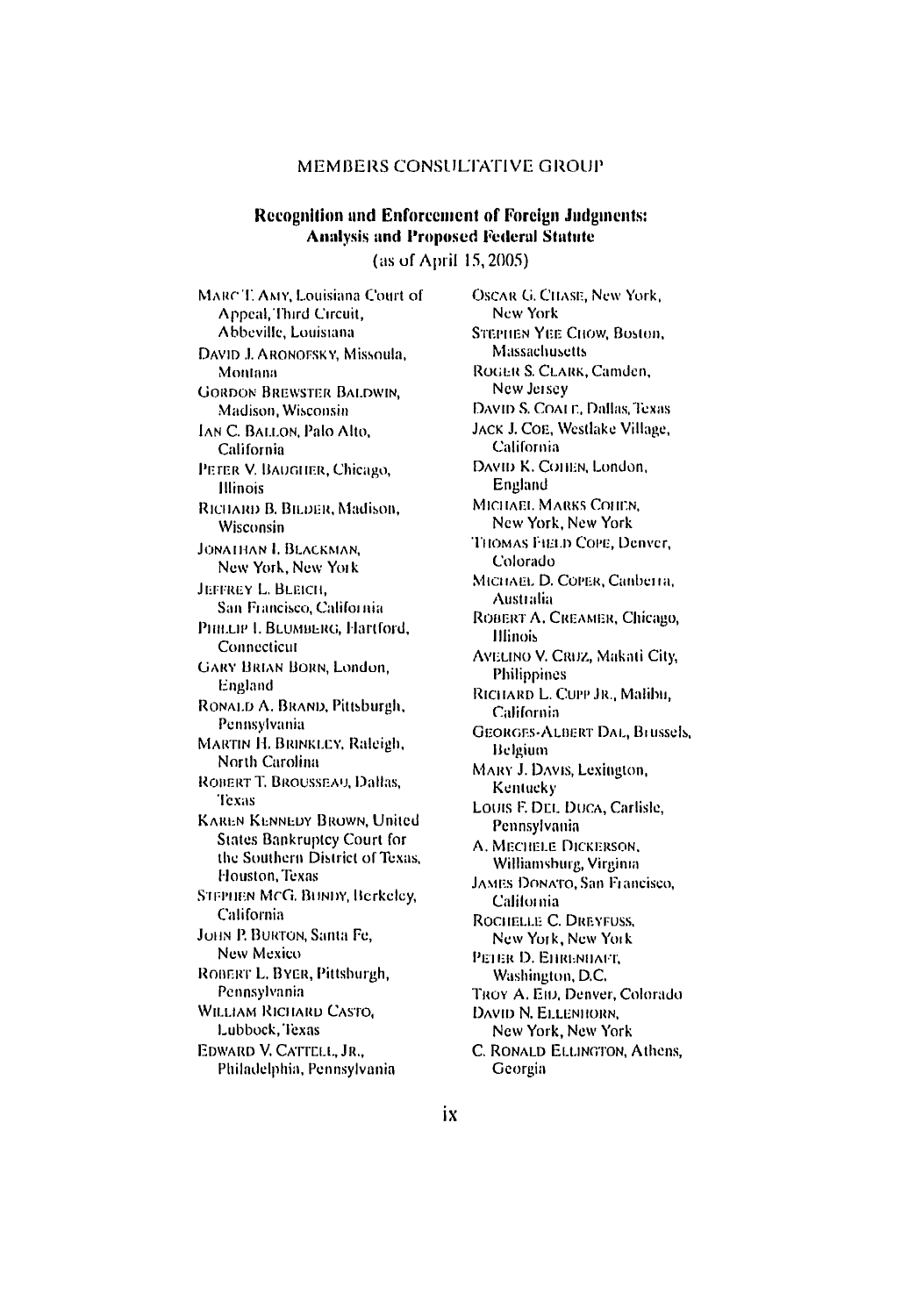**SHELDON H. ELSEN, New York,** New York JOHAN A. ERAUW, Ghent, Belgium IRA M. FEINBERG, New York, New York JOHN N. FELLAS, New York, New York LOUIS G. FERRAND, JR., Washington, D.C. ROBERT G. FLANDERS, JR., Rhode **Island Supreme Court.** Providence, Rhode Island JOSEPH Z. FLEMING, Miami, Florida JOAN FLYNN, Cleveland, Ohio HARVEY FRANK, Philadelphia, Pennsylvania ERIC M. FREEDMAN, Hempstead, New York HENRY D. GABRIEL. New Orleans, Louisiana **MARK ERIC GEBAUER, Harrisburg,** Pennsylvania **JAMES PAUL GEORGE, Fort Worth, Texas** MARGARET GILHOOLEY, Newark, New Jersey JANE C. GINSBURG, New York, New York **MARTIN GLENN, New York,** New York **OSCAR S. GRAY, Baltimore,** Maryland MICHAEL GREENWALD, Wynnewood, Pennsylvania BERNARD L. GREER, JR., Atlanta, Georgia **GEORGE J. GRUMBACH, JR.,** New York, New York DAVID W. GRUNING, New Orleans, Louisiana MICHAEL GRUSON, New York, New York **JIMMY GURULE, Notre Dame,** Indiana GEORGE C. HANKS, JR., Texas Court of Appeals, First District, Houston, Texas

WILLIAM M. HANNAY, Chicago, **Illinois MICALYN SHAFER HARRIS,** Ridgewood, New Jersey RICHARD E. V. HARRIS, Piedmont, California TREVOR CLAYION HARTLEY. Surrey, England HARRIS L HARTZ, United States Court of Appeals for the Tenth Circuit, Albuquerque, New Mexico KATHERINE J. HENRY. Washington, D.C. DAVID F. HERR, Minneapolis, Minnesota ERNEST R. HIGGINBOTHAM, Richardson, Texas MARIA TANKENSON HODGE, St. Thomas, U.S. Virgin Islands EDWIN E. HUDDLESON, H1, Washington, D.C. Richard W. Hulbert, New York, New York MARK R. JOELSON, Washington, D.C. ROBERT B. KENT, Lexington, **Massachusetts** LARRY KRAMER, Stanford, California STEVEN C. KRANE, New York, New York HARRY D. KRAUSE, Champaign, **Illinois** PETER B KUTNER, Norman, Oklahoma EARLE F. KYLE, IV, Brooklyn Park, Minnesota HOWARD LANGER, Philadelphia, Pennsylvania MICHELE LANGER, Philadelphia, Pennsylvania HERBERT I. LAZEROW, San Diego, California THOMAS S. LEATHERBURY, Dallas, Texas E. BRUCE LEONARD, Toronto, Ontario JOHN LEUBSDORF, Newark, New Jersey WILLIAM H. LEVIT, JR., Milwaukee, Wisconsin ERIC L. LEWIS, Washington, D.C.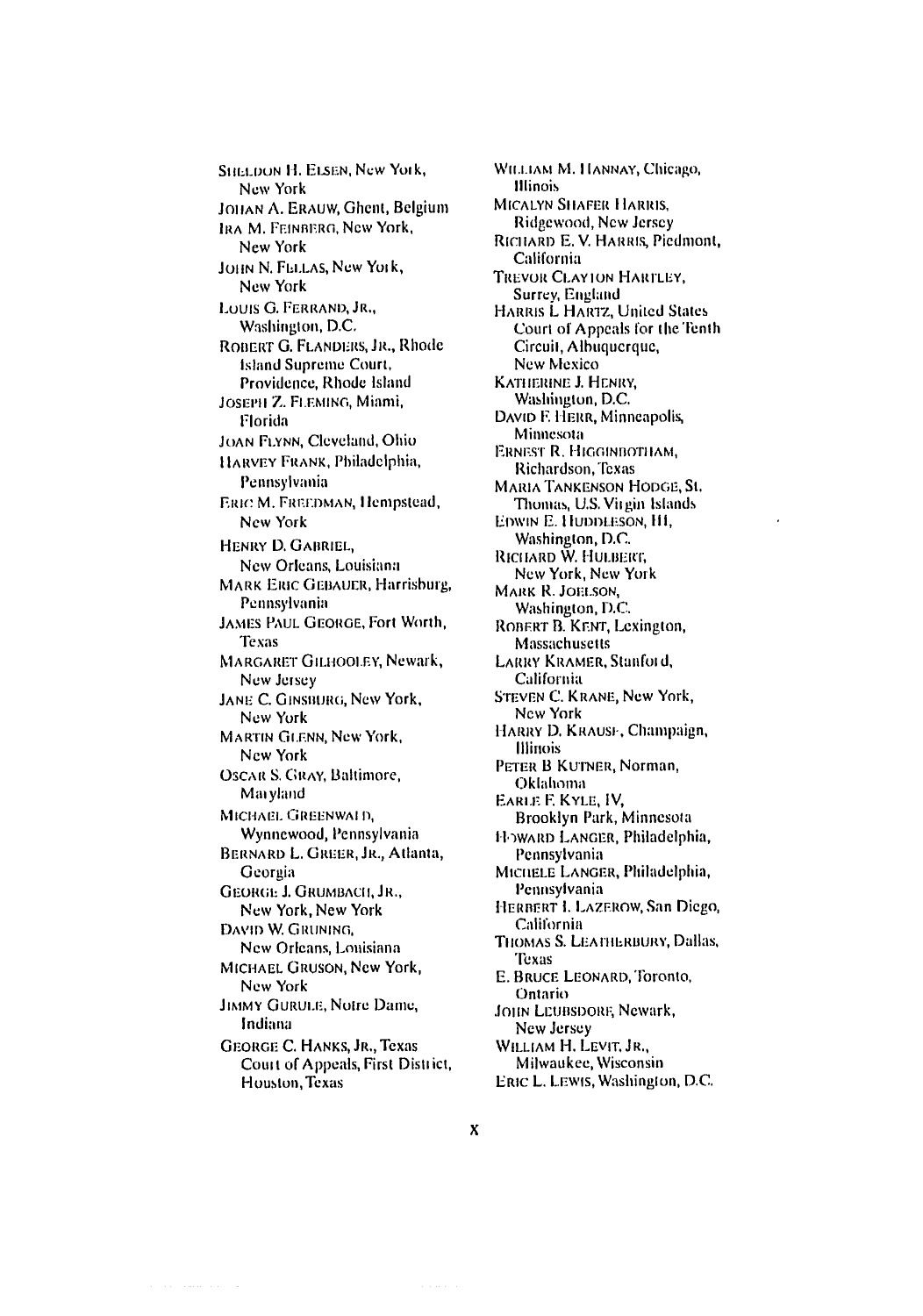**HOUSTON PUTNAM LOWRY.** Meriden, Connecticut ROBERT E. LUTZ, II, Los Angeles, California **SANDRA L. LYNCH, United States** Court of Appeals for the First Circuit, Boston, Massachusetts HAROLD G. MAIER, Nashville, Tennessee LINDA A. MALONE, Williamsburg, Virginia RAYMOND B. MARCIN. Washington, D.C. **BRUCE A. MARKELL, United States** Bankruptev Court for the District of Nevada, Las Vegas, Nevada PEDRO JULIO MARTINEZ-FRAGA, Miami, Florida TONI M. MASSARO, Tucson, Arizona JAMES R. MAXEINER, Baltimore, Maryland DANIEL J. MCAULIFFE, Phoenix. Arizona STEPHEN J. MCEWEN, JR., The Superior Court of Pennsylvania, Media, Pennsylvania PATRICK E. MEARS. Grand Rapids, Michigan JAMES A. MEDFORD, Greensboro, North Carolina THOMAS BUTLER MERRITI, Littleton, New Hampshire RICHARD A MICHAEL, Chicago, illinors DANIEL R. MURRAY, Chicago, Illinois FRED E. MURRAY. Washington, D.C. JAMES A. R. NAFZIGER, Salem, Oregon MAURICE N. NESSEN, New York, New York LAWRENCE W. NEWMAN, New York, New York CHARLES WILLIAM NIHAN, Alameda, California

JAMES CECIL NOBUES, JR., Atlanta, Georgia JOHN B. OAKLEY, Davis, California **MARIAN P. OPALA, Supreme Court** of Oklahoma, Oklahoma City, Oklahoma **AVIVA A. ORENSTEIN.** Bloomington, Indiana RICHARD W. PAINTER, Champaign, **Hlinois** STEVEN R. PLOTKIN, Louisiana Court of Appeal, Fourth Circuit, New Orleans, Louisiana RAEAEL A. PORRATA-DORIA, JR., Bala Cynwyd, Pennsylvania POLLY J. PRICE, Atlanta, Georgia SHELDON RAAB, New York, New York **BERNARD D. REAMS, JR.,** San Antonio, Texas CORTIS R. REITZ, Philadelphia, Pennsylvania JUDITH RESNIK, New Haven, Connecticut WILLIAM L. REYNOLDS, Baltimore, Maryland WILLIAM M. RICHMAN, Toledo, Ohio DAVIS R. ROBINSON. Washington, D.C. **JAMES K. ROBINSON,** Washington, D.C. JOHN M. ROGERS, United States Court of Appeals for the Sixth Circuit, Lexington, Kentucky RONALD S. ROLFE, New York. New York **STEVEN S. ROSENTHAL.** Washington, D.C. THOMAS D. ROWE, JR., Durham, North Carolina J. B. RUHL, Tallahassee, Florida LEILA NADYA SADAT, St. Louis, Missouri KARL E. SEIB, JR., New York, New York GENE R. SHREVE, Bloomington, Indiana